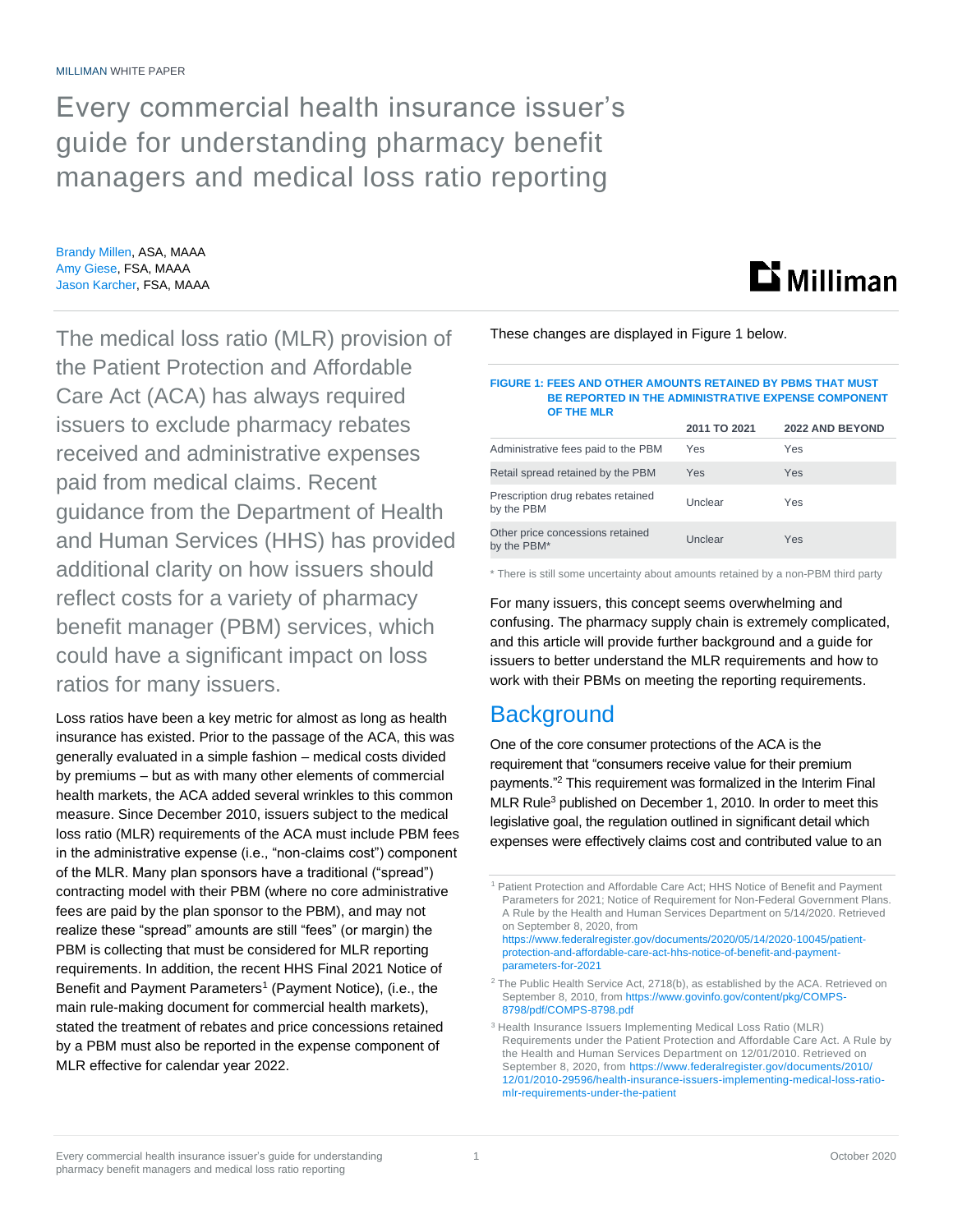insurance product and which expenses were considered non-claims costs and those that did not. Issuers that participated in these reformed markets were left scrambling to implement these new regulations, and in this rush, some issuers may have overlooked requirements surrounding third party vendors such as PBMs.

Under 45 CFR §158.140(b)(1) and 45 CFR §158.140(b)(3), issuers are required to:

- Reduce incurred claims by the amount of prescription drug rebates they receive (45 CFR §158.140(b)(1)).
- Exclude from incurred claims the amount by which the cost billed by a third party vendor, such as a PBM, to the issuer "exceeds the reimbursement to the provider" (45 CFR §158.140(b)(3)). This is commonly referred to as PBM "spread" in which the PBM retains a portion of the drug cost and described in more detail later in this article.
- Exclude any "administrative services that do not represent compensation or reimbursement for covered services" from incurred claims (45 CFR §158.140(b)(3)).

The MLR calculation was revised in the 2014 Payment Notice published on March 11, 2013<sup>4</sup>, and has remained essentially unchanged since. In essence, plans are required to report items in four broad categories, outlined in Figure 2.

### **FIGURE 2: KEY COMPONENTS OF MEDICAL LOSS RATIO REPORTING**



<sup>4</sup> Patient Protection and Affordable Care Act; HHS Notice of Benefit and Payment Parameters for 2014. A Rule by the Health and Human Services Department on 3/11/2013. Retrieved on September 8, 2020, from <https://www.federalregister.gov/d/2013-04902/p-1279>

- <sup>5</sup> Quality improvement activities include certain specified types of expenses that are designed to improve healthcare quality, and are outlined in 45 CFR §158. 150-151.
- <sup>6</sup> Risk adjustment, reinsurance, and risk corridors

The MLR is then calculated by determining what percentage "value" is of "premiums paid," adjusting for cost stability.<sup>7</sup>

Under these original rules, as established by the Interim Final MLR Rule and revised in the 2014 Payment Notice, it is clear issuers must exclude any rebates they receive and any administrative fees they pay to PBMs. It has been somewhat less clear whether rebates received and retained by the PBM were required to be included in the calculation of the MLR. However, the 2021 Payment Notice clarified this potential ambiguity<sup>8</sup> and added language in 45 CFR §158.140(b)(1)(B) so all rebates and price concessions "received and retained by the issuer … or a [PBM]" (to the extent associated with paying for administrative expenses) must be removed from incurred claims starting with calendar year 2022 experience.

Note that issuers are allowed to count an administrative expense as a QIA if the activity falls into one of the categories set forth in federal regulation. **This concept is important because it allows issuers to adjust, or move, fees considered QIA from the administrative expense component to the claims component for purposes of calculating the issuer's MLR.<sup>9</sup>**

In this article, we provide concrete examples of how PBM fees/margin, rebates, and QIA should be considered for calculating the MLR under different PBM arrangements. With the added language in the 2021 Payment Notice, the 2022 MLR calculation will become more complex as rebates and other price concessions retained by the PBM will have to be reflected in the 2022 MLR calculation.

## Pass-through contract example

The most straightforward PBM arrangement for issuers is a passthrough contract, where the amount the issuer pays its PBM for retail pharmacy claims is the exact amount the PBM reimburses the retail pharmacy, i.e., the PBM does not retain a portion of the drug cost that it does not pass on to the retail pharmacy. PBMs obtain margin on retail pharmacy claims through the core and other add-on administrative fees, which is reported as an administrative expense in calculating the MLR.

<sup>&</sup>lt;sup>7</sup> The full calculation is symbolically complex and can be found at [https://www.federalregister.gov/d/2013-04902/p-1279.](https://www.federalregister.gov/d/2013-04902/p-1279)

<sup>&</sup>lt;sup>8</sup> Patient Protection and Affordable Care Act; HHS Notice of Benefit and Payment Parameters for 2021; Notice Requirement for Non-Federal Governmental Plans. A Rule by the Health and Human Services Department on 5/14/2020. Retrieved on September 8, 2020, fro[m https://www.federalregister.gov/d/2020-10045/p-953](https://www.federalregister.gov/d/2020-10045/p-953)

<sup>&</sup>lt;sup>9</sup> In lieu of classifying separate expenses as quality improvement activities, issuers can estimate the amount of quality improvement activities using a flat 0.8% of premium pursuant to 45 CFR §158.221(b)(8).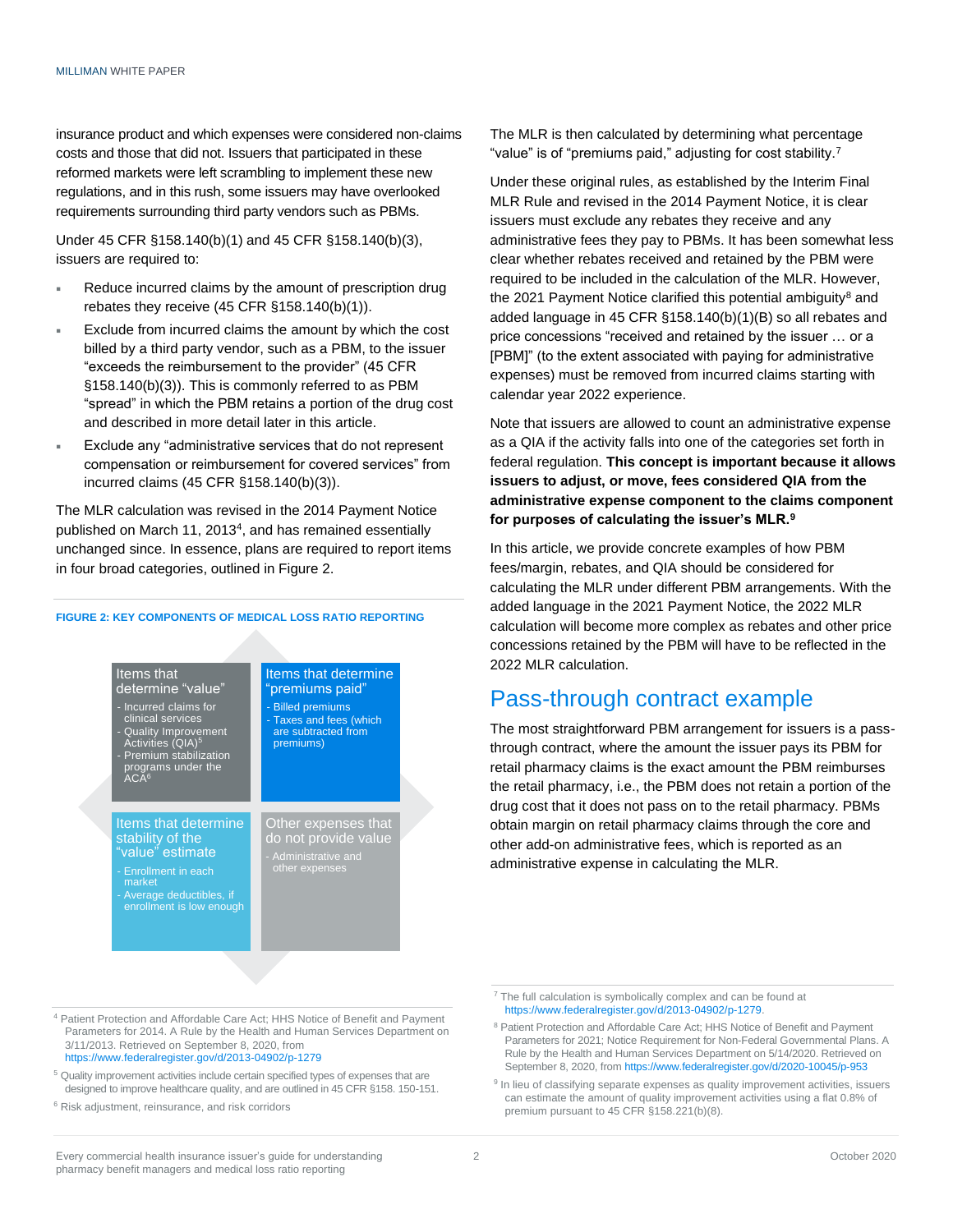Figure 3 below is a simplified example demonstrating the concept of a pass-through arrangement, assuming no member liability:

| FIGURE 3: PHARMACY BENEFIT MANAGER PASS-THROUGH CONTRACT EXAMPLE |                                                  |                                              |                   |                   |
|------------------------------------------------------------------|--------------------------------------------------|----------------------------------------------|-------------------|-------------------|
|                                                                  | <b>PHARMACY REIMBURSEMENT</b><br><b>FROM PBM</b> | <b>CLIENT REIMBURSEMENT</b><br><b>TO PBM</b> | <b>PBM MARGIN</b> | <b>ANNOTATION</b> |
| Average wholesale price                                          | \$200.00                                         | \$200.00                                     | N/A               | A                 |
| Discount off AWP                                                 | 17.00%                                           | 17.00%                                       | $0.00\%$          | B                 |
| Ingredient cost                                                  | \$166.00                                         | \$166.00                                     | \$0.00            | $C = A * (1 - B)$ |
| Dispensing fee                                                   | \$1.50                                           | \$1.50                                       | \$0.00            | D                 |
| Administrative fee per claim                                     | \$0.00                                           | \$0.75                                       | \$0.75            | E                 |
| <b>Total cost</b>                                                | \$167.50                                         | \$168.25                                     | \$0.75            | $F = C + D + E$   |

**FIGURE 3: PHARMACY BENEFIT MANAGER PASS-THROUGH CONTRACT EXAMPLE**

In this arrangement, the PBM does not retain a portion of the ingredient cost or dispensing fee, but there is a \$0.75 per claim administrative fee paid by the issuer to the PBM. This arrangement is more straightforward than the traditional arrangement, described further below, in that PBM margin from retail pharmacy claims is transparent, i.e., the fees are typically based on the number of eligible members, e.g., per member per month, or a per claim amount. However, the issuer needs to collect detailed information from the PBM as to which activities the PBM performs, and what portion of the fees (if any), meet the definition of QIA so the issuer can properly allocate the PBM fees to calculate the MLR.

# Traditional/Spread contract example

Pass-through arrangements have become more popular in the last decade due to plan sponsors' desire for more transparency in the drug costs paid to the pharmacy. However, the traditional "spread pricing" arrangement between issuers and the PBM was the more common type of arrangement for many years. This means the amount the issuer pays its PBM for retail pharmacy claims may be *more than* the amount the PBM reimburses the retail pharmacy, i.e., the PBM will reimburse the retail pharmacy one amount but explicitly charge the issuer a higher amount and retain the difference. This spread amount is retained by the PBM in lieu of collecting a core administrative fee. PBMs obtain margin on retail pharmacy claims through retaining a portion of the drug cost, which should also be reported as an administrative expense in calculating the MLR under the guidelines established by the Interim Final MLR Rule. Figure 4 below is a simplified example of how the PBM may retain a portion of the drug cost (again assuming no member liability in this example). In this example, 0.25% spread on ingredient cost and \$0.25 spread on dispensing fees results in a total margin of \$0.75 for the PBM.

## **FIGURE 4: PHARMACY BENEFIT MANAGER TRADITIONAL / SPREAD CONTRACT EXAMPLE**

|                              | <b>PHARMACY REIMBURSEMENT</b><br><b>FROM PBM</b> | <b>CLIENT REIMBURSEMENT</b><br><b>TO PBM</b> | <b>PBM MARGIN</b> | <b>ANNOTATION</b> |
|------------------------------|--------------------------------------------------|----------------------------------------------|-------------------|-------------------|
| Average wholesale price      | \$200.00                                         | \$200.00                                     | N/A               | A                 |
| Discount off AWP             | 17.00%                                           | 16.75%                                       | 0.25%             | B                 |
| Ingredient cost              | \$166.00                                         | \$166.50                                     | \$0.50            | $C = A * (1 - B)$ |
| Dispensing fee               | \$1.50                                           | \$1.75                                       | \$0.25            | D                 |
| Administrative fee per claim | \$0.00                                           | \$0.00                                       | \$0.00            | E                 |
| <b>Total cost</b>            | \$167.50                                         | \$168.25                                     | \$0.75            | $F = C + D + E$   |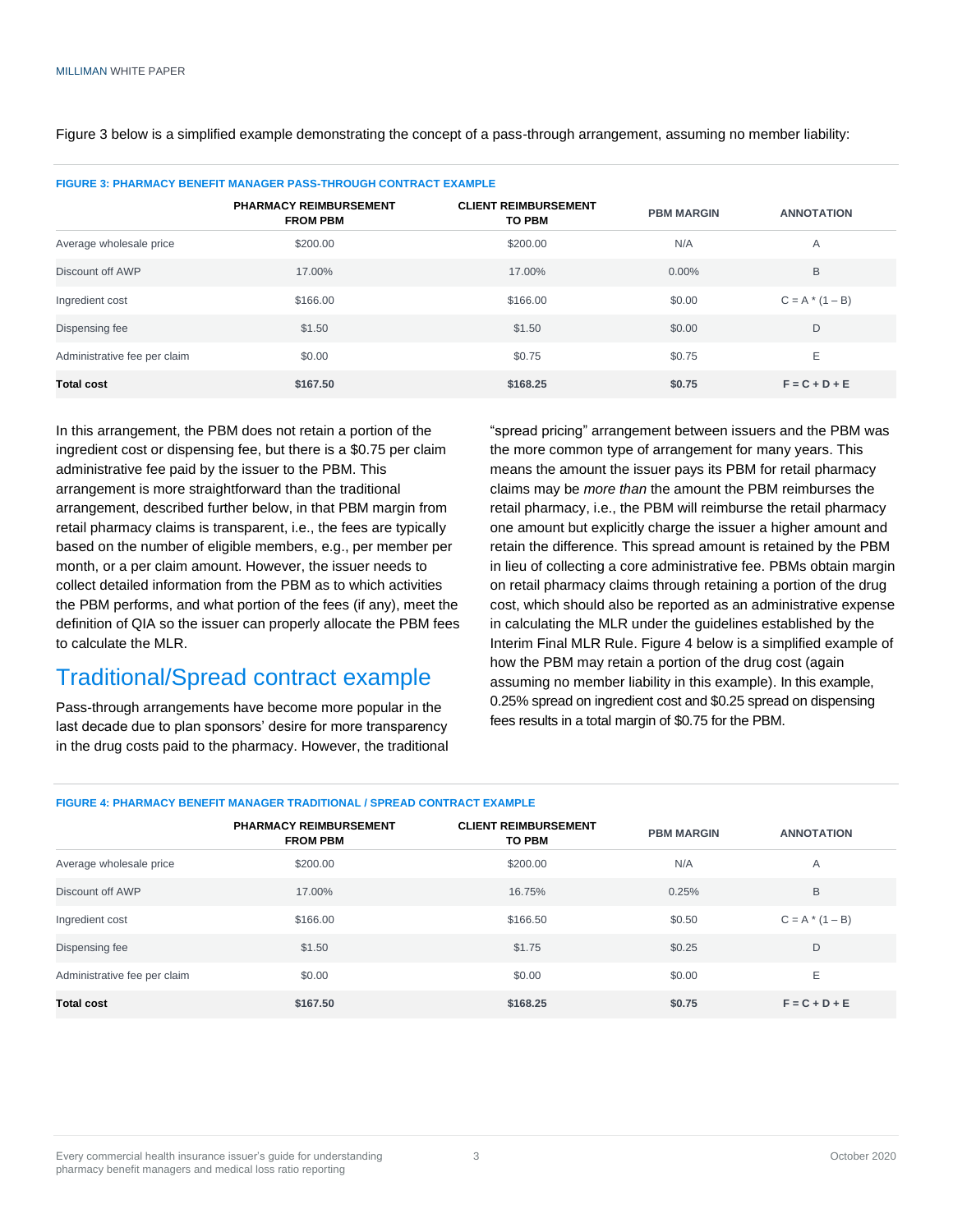This arrangement adds a layer of complexity. The issuer not only needs to collect information from the PBM as to which PBM activities are considered QIA (similar to the pass-through arrangement), but also needs to obtain the total amount the PBM received from the issuer that it did not pass on to retail pharmacies, i.e., the spread. Prior to the publishing of the Interim Final MLR Rule in December 2010 and the advent of the MLR requirement, this spread amount was a black box for many issuers. An issuer in a spread pricing arrangement should be working with its PBM to obtain this information so it can accurately report and calculate its MLR. Some of the spread amount may be allocated to claims cost if it is considered a QIA as defined under the federal regulation.

Note that if the PBM owns its own mail and specialty pharmacy, the PBM is considered the provider of services and may retain a portion of the drug cost related to the PBM's direct provision of such pharmacy services. Because the PBM's wholly owned pharmacies are considered the provider of services and not a third-party in this situation, the drug cost portion of the margin from mail and specialty pharmacy claims can be considered a claims payment for purposes of the MLR.

## PBM retained rebates – The newest commercial market MLR change

The reporting of PBM retained rebates and price concessions is not new to the Medicare market, and similar rules are now coming to the commercial market. For several years in the Medicare market, items referred to as direct and indirect remuneration (DIR) are part of reporting requirements. The Center for Medicare and Medicaid Services (CMS) defines DIR as follows:

*Direct and Indirect Remuneration (DIR) are fees, payments, or payment adjustments made after the point-of-sale that change the cost of Part D covered drugs for Part D sponsors and must be reported to CMS as DIR. DIR results from payment arrangements negotiated independent of CMS, between Part D sponsors, PBMs, network pharmacies, drug manufacturers, and other parties involved in the administration of the Part D benefit.<sup>10</sup>*

The definition of rebates can vary by PBM and are defined in each client's PBM contract. The PBM may be collecting monies from manufacturers or pharmacies that it does not pass on to the client – this is known as "PBM retained rebates." Retained rebates will be considered administrative expenses for the

commercial issuer starting with the 2022 calendar year MLR calculation. Some issuers may be allowing the PBM to retain a portion of rebates in lieu of an administrative fee in their passthrough contract arrangement; any retained rebate will need to be reported as an administrative expense in 2022 and beyond.

Based on conversations with many of our clients, many issuers believe they are receiving 100% of rebates and price concessions because their PBM contract specifies the issuer shall receive 100% of rebates. However, there may be manufacturer or pharmacy remunerations not included in the definition of a rebate in the client's contract, and therefore the PBM may be retaining these amounts. For example, if the client contract does not include price protection in the definition of a rebate, the PBM may be retaining these amounts while still passing through 100% of the base rebates. Other price concessions retained by PBMs may include market share rebates, incentives related to therapeutic drug switching, and/or manufacturer administrative fees, but HHS is still evaluating which items should be considered a price concession as noted in the release of the 2021 Payment Notice.

As mentioned, in the 2021 Payment Notice, HHS is revising the treatment of rebates in the commercial market effective for calendar year 2022. The new provision seeks to clarify the treatment of retained rebates and price concessions, requiring issuers to reduce incurred claims by the amount of rebates and price concessions *retained by a PBM* and include these amounts in the administrative expense component of the MLR filing. HHS had originally proposed this change take effect for 2021, but recognized that issuers may need time to re-evaluate PBM contracts in light of this new rule and appropriately account for the change when setting premium rates. <sup>11</sup> HHS also postponed defining price concessions in the final rule. As such, the current state of potential ambiguity surrounding retained rebates remains through 2021 MLR reporting in 2022. Regardless of the current treatment of retained rebates and other price concessions, issuers are strongly urged to begin these conversations with their PBM as soon as possible to prepare since pricing for the 2022 calendar year will be conducted in the spring and summer of 2021. For MLR purposes, the definition ultimately adopted by HHS will determine what new amounts must be reported rather than definitions used in a specific PBM contract.

<sup>10</sup> Medicare Part D – Direct and Indirect Remuneration (DIR). (January 19, 2017). Retrieved on September 8, 2020, from [https://www.cms.gov/newsroom/fact](https://www.cms.gov/newsroom/fact-sheets/medicare-part-d-direct-and-indirect-remuneration-dir)[sheets/medicare-part-d-direct-and-indirect-remuneration-dir](https://www.cms.gov/newsroom/fact-sheets/medicare-part-d-direct-and-indirect-remuneration-dir)

<sup>&</sup>lt;sup>11</sup> Responses to comments on MLR provisions in Patient Protection and Affordable Care Act; HHS Notice of Benefit and Payment Parameters for 2021; Notice Requirement for Non-Federal Governmental Plans. A Rule by the Health and Human Services Department on 5/14/2020. Retrieved on September 8, 2020, from <https://www.federalregister.gov/d/2020-10045/p-963>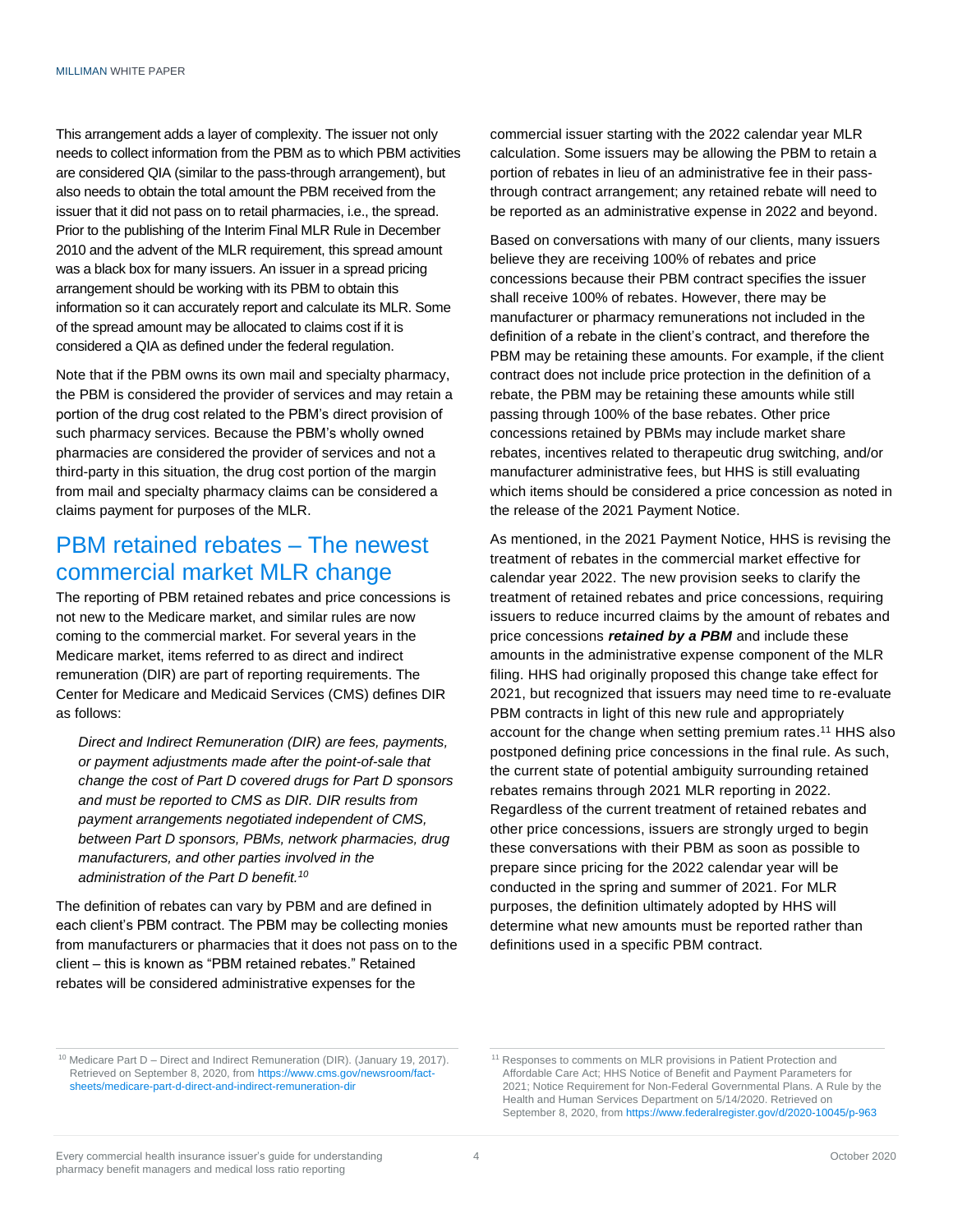## PBM cost adjustments in the MLR calculation

Figure 5 provides a simplified example of how PBM costs and margin should be considered in MLR calculations:

#### **FIGURE 5: PHARMACY BENEFIT MANAGER COSTS - MEDICAL LOSS RATIO ADJUSTMENTS**

|                                                                                                |                                            | <b>PRIOR TO CALENDAR YEAR 2022</b>                | <b>STARTING IN</b><br><b>CALENDAR YEAR 2022</b>   |                                                   |
|------------------------------------------------------------------------------------------------|--------------------------------------------|---------------------------------------------------|---------------------------------------------------|---------------------------------------------------|
| <b>COMPONENT</b>                                                                               | PASS-<br><b>THROUGH</b><br><b>CONTRACT</b> | <b>TRADITIONAL</b><br>(SPREAD)<br><b>CONTRACT</b> | <b>TRADITIONAL</b><br>(SPREAD)<br><b>CONTRACT</b> | <b>ANNOTATION</b>                                 |
| Annual issuer claims cost before prescription<br>drug rebates                                  | \$100,000                                  | \$100,000                                         | \$100,000                                         | A                                                 |
| Issuer received pharmacy rebates                                                               | \$15,000                                   | \$15,000                                          | \$15,000                                          | B                                                 |
| Core administrative fee, e.g., per retail claim                                                | \$3,000                                    | \$0                                               | \$0                                               | $\mathsf C$                                       |
| Total retail pharmacy spread retained by the PBM                                               | \$0                                        | \$3,000                                           | \$3,000                                           | D                                                 |
| Prescription drug rebates and price concessions<br>retained by the PBM*                        | \$0                                        | \$0                                               | \$5,000                                           | Ε                                                 |
| Total administrative fees, retail pharmacy spread,<br>and rebates retained by the PBM          | \$3,000                                    | \$3,000                                           | \$8,000                                           | $F = C + D + E$                                   |
| QIA portion of margin, i.e., portion of fees, spread, and<br>retained rebates allocated to QIA | \$90                                       | \$90                                              | \$240                                             | $G =$ Portion of C<br>specifically related to QIA |
| Non-QIA portion of margin                                                                      | \$2,910                                    | \$2,910                                           | \$7,760                                           | $H = F - G$                                       |
| Net claims cost to issuer, prior to adjustments                                                | \$85,000                                   | \$85,000                                          | \$85,000                                          | $I = A - B$                                       |
| <b>Adjusted claims cost for MLR</b>                                                            | \$85,090                                   | \$82,090                                          | \$77,240                                          | $J = A - B - D - E + G$                           |
| Other administrative expenses and margin**                                                     | \$12,000                                   | \$12,000                                          | \$12,000                                          | Κ                                                 |
| Adjusted administrative expense for MLR                                                        | \$14,910                                   | \$14,910                                          | \$19,760                                          | $L = F - G + K$                                   |
| <b>Medical loss ratio</b>                                                                      | 85.1%                                      | 84.6%                                             | 79.6%                                             | $M = J/[J + L]$                                   |

\*Potentially not reported prior to calendar year 2022, so represented as \$0 in the MLR calculation for illustrative purposes

\*\*Allocated portion of overall health plan expenses and margin, net of federal and state taxes and regulatory fee

Assuming PBMs have the same margin and issuers have the same level of expenses under each arrangement, Figure 5 demonstrates the importance of understanding how different PBM arrangements and the changes in the 2021 Payment Notice affect the MLR. A PBM spread contract effectively lowers the MLR compared with the pass-through arrangement when drug costs are projected to be the same under both arrangements and the core administrative fee equates to the same amount of retail spread retained by the PBM; starting in calendar year 2022, any PBM retained rebates and price concessions will also lower the MLR.